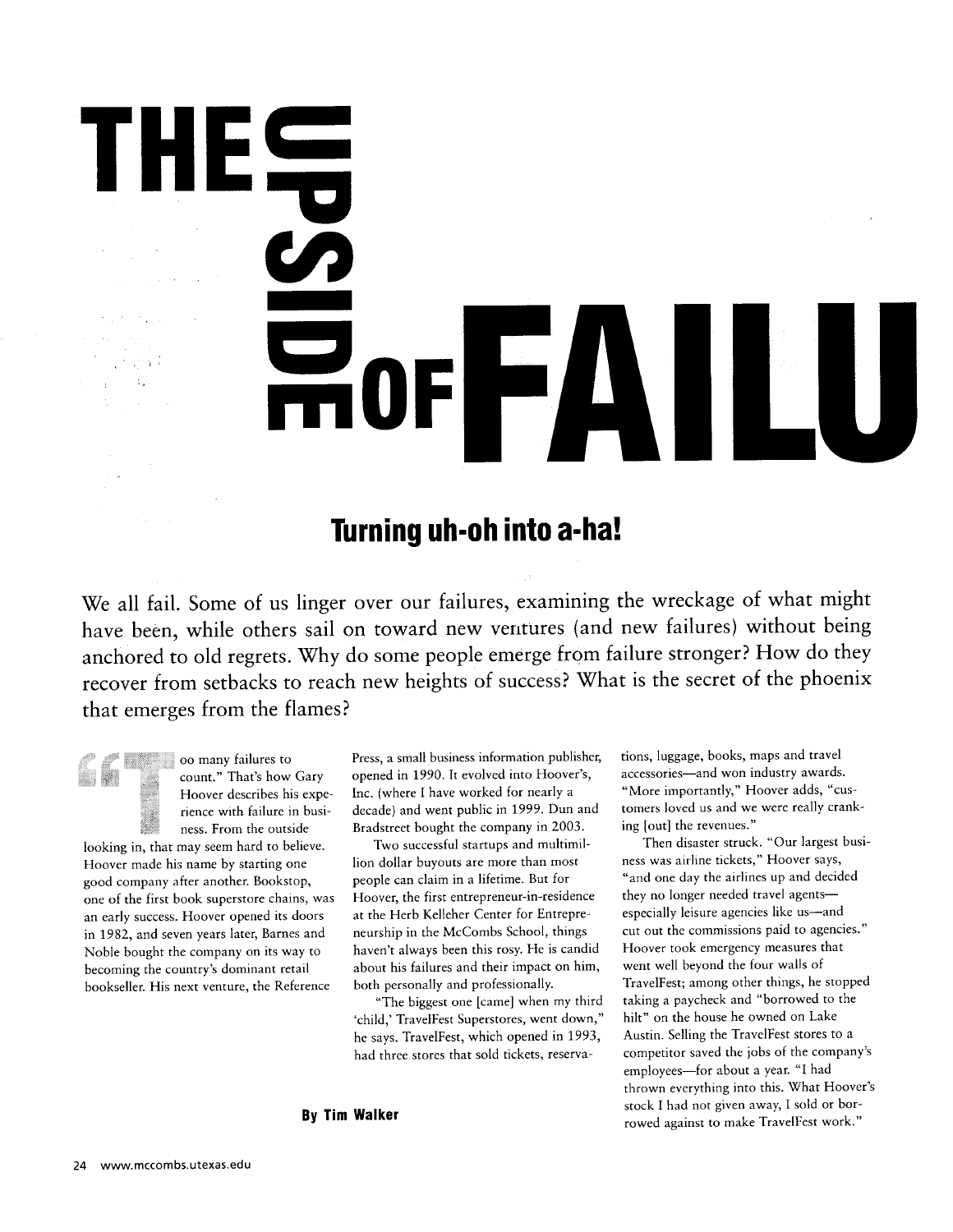

But after six years the business folded.

The impact of the company's failure on Hoover himself was hardly over. "When Hoover's was sold for over \$100 million, I got about \$60,000, all of which was owed to other folks," he says. Hoover had borrowed \$1 million to try to save TravelFest. He narrowly escaped personal bankruptcy and sold the big house on the lake. In the end, TravelFest lost more than \$12 million of investors' money. Hoover summarizes the whole experience sardonically: "That was not what I would call 'fun'."

What keeps someone going after a setback like that? Talk to Hoover or any other successful businessperson, and you'll hear failure stories to make your hair stand on end—whether the subject is New Coke or the Ford Edsel or Apple's Newton tablet. But you'll also detect a parallel

theme of resilience tied to self-belief. "I think most all successful people have the ability to bounce back," Hoover says. "What makes you go on especially strongly is your inner fire and confidence."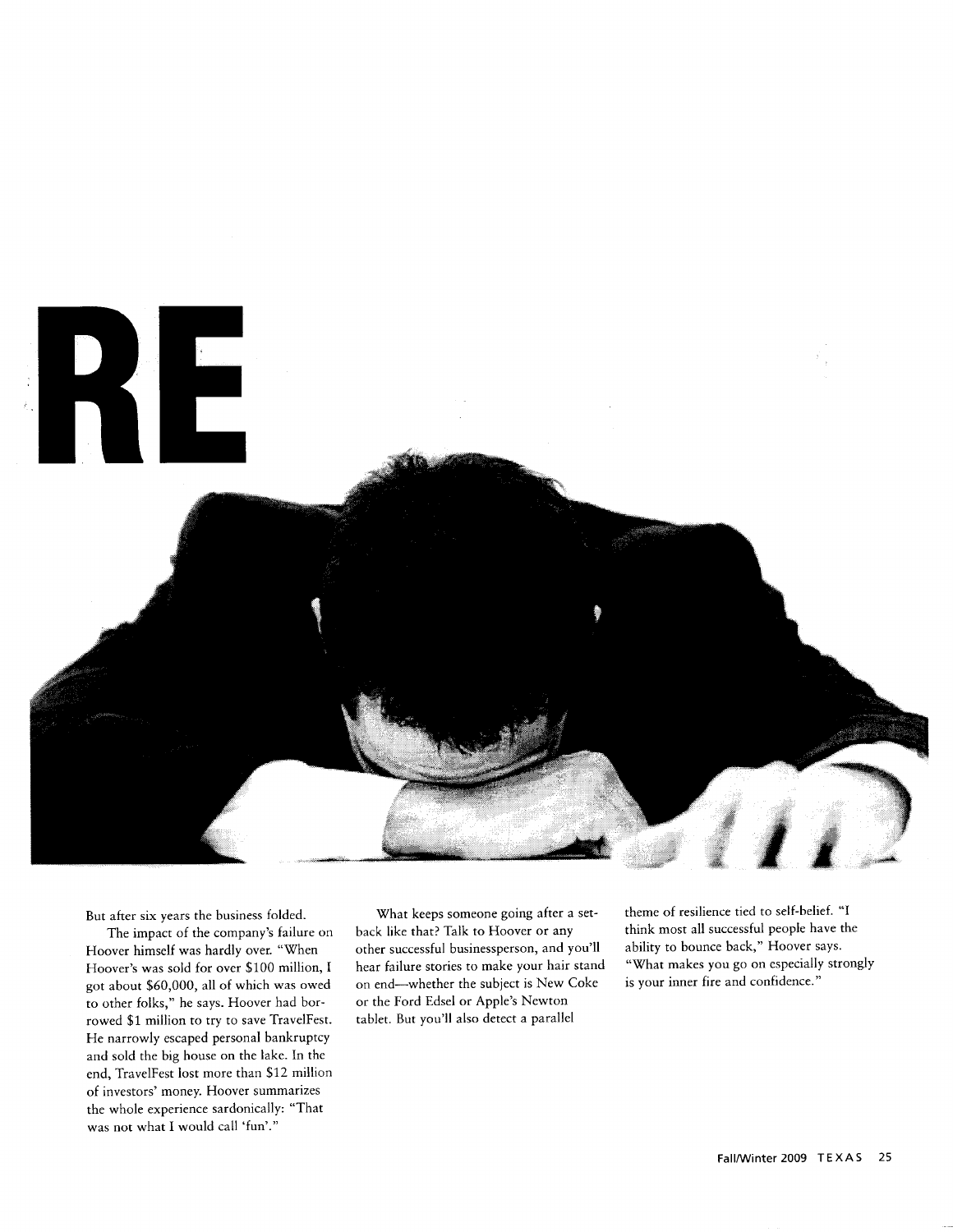## **Success consists of going from failure to failure without loss of** enthusiasm. **77**

- Winston Churchill

Any Market Opportunity" (Wiley 2010). Many of those who do "get back on the horse" credit a consuming passion for their work as their motivation. Trent Thurman, MBA '94, director of the Texas Evening MBA program and himself an entrepreneur, describes passion as "where it all begins," adding that "without it, the chances for success are slim." Thurman uses his younger self as a negative example of the role of passion in business. In his first venture, he and his business partner—both with demanding corporate jobs—wanted to run a coin-operated laundry as absentee owners. But they lacked passion for the business, and a nightmare ensued.

"Over the course of roughly two years," Thurman says, "we dealt with almost daily equipment failures, vandalism, theft, extremely high turnover and mounting debt." He adds, "It definitely wasn't my proudest moment when the police told me our business was a known gang hangout and a popular rendezvous for prostitution and drug deals." Finally they wised up and sold the laundry to a woman who was prepared to give it her full attention.

Contrast this to Gary Hoover's work with Bookstop and TravelFest. Even though the two companies met very different ends, passion was central to Hoover's experience with both. In the case of Bookstop, he says, "there was only one way to achieve my goal of building a great bookstore enterprise, and that meant sticking with it through thick and thin." In the same vein, the worse things got at TravelFest, the more of himself he poured into the company. He takes solace in the fact that, even as the company went under, "I could always look myself in the mirror and know that I had given it my all," he says.

Jay Drayer, BBA '86, casts his passion

in terms of a "calling." He founded Houston-based CareFlash to make it easier for loved ones to coordinate medical care for chronically ill patients by using socialmedia technology. The issue is hardly an abstract one for him: he began to formulate the business plan for the company while sitting in an ICU ward trying to coordinate care for his ailing father-in-law. His passion for this calling was enough to make him walk away from a successful career as a CFO and consultant for companies in the energy and software sectors. Although his analytical side believed that the company would make money, he admits that "there was a bit of irrationality...that led me to jump into it." Even in the company's lean days, his connection to this calling allowed him to press on "in the absence of certainty" that the idea would work.

### **FACE THE TRUTH, LEARN FROM MISTAKES**

With passion, though, comes the risk of over-confidence and the hazard of being too dogged. Thurman notes that, although selfconfidence is crucial in business, "over-confidence and an inability to see potential flaws in yourself or your plan can be fatal." Drayer says that he has seen some entrepreneurs fall victim to an element of delusion, such that they persist to a fault, "even when the writing is on the wall." Moot Corp director Adams thinks that entrepreneurs especially should be "realistic and objective" about their chances of success, especially since startups succeed only 10 to 20 percent of the time. "Persistence is good," he adds, "but you need to be objective." That means absorbing quantitative data, not just relying on emotion. When the data stack up against you, "you've got to know when to fold 'em," Adams says.

Professor Pamela Haunschild, chair of the Department of Management at McCombs, warns that "we tend to overlearn from suc-

### **PASSION BUILDS RESILIENCE**

With the benefit of more than 20 years' hindsight, Hoover eloquently recalls another of his most trying periods in business and how he got through it: "When Bookstop, my first company, went through what entrepreneurs call 'the valley of death' —being flat broke and not sure how you will meet payroll—what made me go on was my belief in the big bookstore idea (I knew I was right, no matter what), and my belief that we were doing a major public service by bringing more authors and more publishers to more people for less money." Anyone else might not have persisted with Bookstop as Hoover did in those days, because no one else was so emotionally invested in that belief.

That emotional investment—call it passion—gives entrepreneurs and other businesspeople the ability to persist and bounce back even through a string of failures. According to Rob Adams, McCombs management lecturer and director of the Moot Corp business plan competition, "The real secret to success is a series of fast failures." Entrepreneurs in particular must expect that many of their ventures won't pan out, yet not allow these failures to derail them. "You get thrown off the horse, the best thing to do is to get up and get right back on it," adds Adams, author of the forthcoming book "If You Build It Will They Come? Three Steps to Test and Validate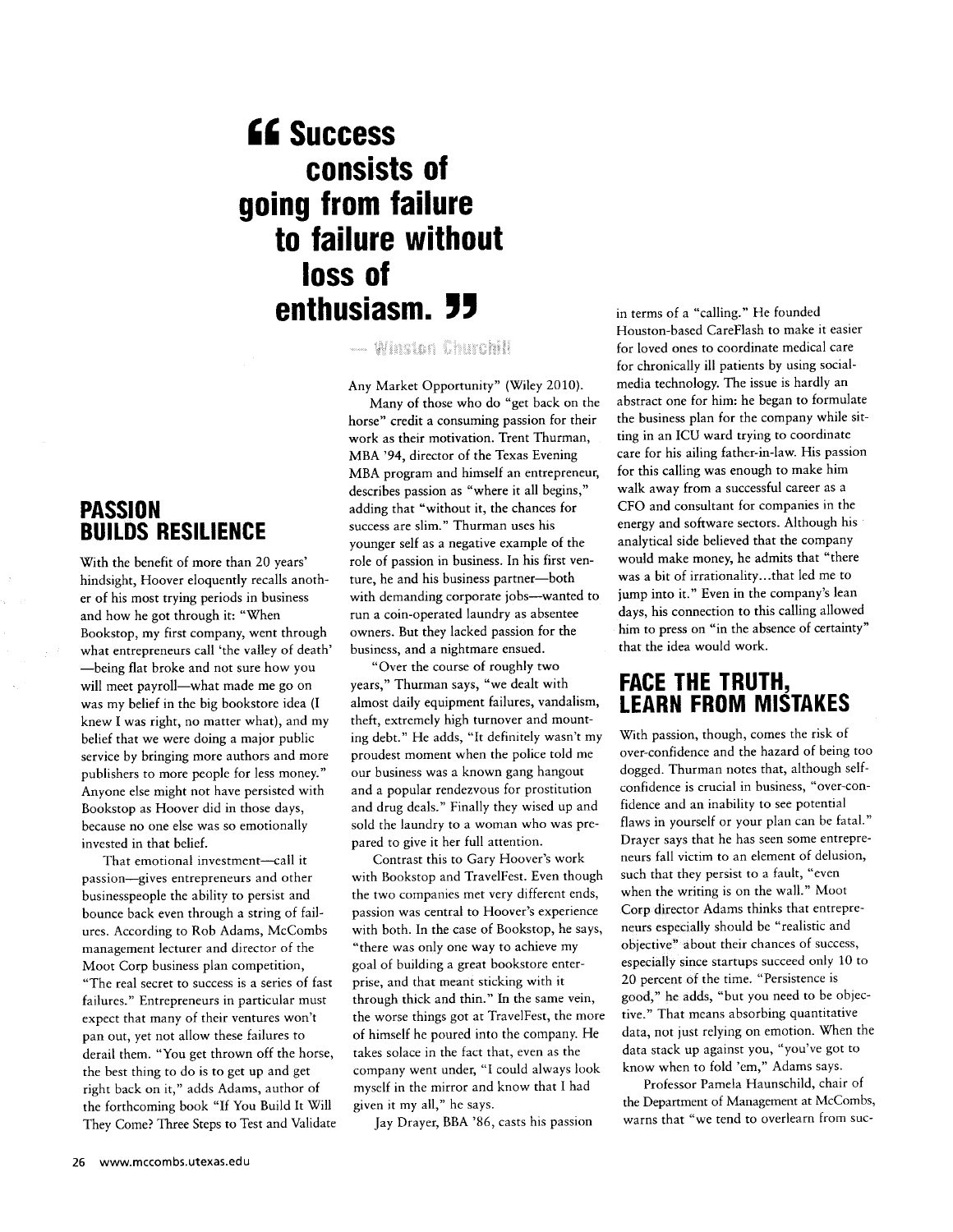© Sasha Haagensen

cess and underlearn from failure, both as individuals and organizations." Without a candid view of both failure and success, progress is hard: you won't learn the right lessons from failures, and you can be tempted to chalk up *a* success "as something wonderful [you] did," even when it came about by luck. By contrast, Haunschild says, genuinely successful individuals and organizations do not let episodes of success cloud their judgment. They keep them in context.

For individuals, achieving that sense of context requires a flexible cast of mind. As Thurman puts it, "Truly successful people are able to step back and realize when they are making mistakes and take responsibility for them while, at the same time, maintaining an appropriate level of self-confidence."

Carol Dweck of Stanford University addresses this flexibility of mind in her influential 2007 book, "Mindset: The New Psychology of Success" (Ballantine Books). In it, she contrasts two commonly held patterns of belief. People with a "fixed mindset" tend to believe that their own abilities and attributes are fixed—which means that any negative feedback either reinforces previously held views of inadequacy, or else challenges their high opinion of themselves in ways they cannot tolerate. Either way, the fixed mindset inhibits a person from embracing feedback and learning from it. By contrast, people who hold a "growth mindset" tend to believe that they can grow and change over time, even long past childhood. For these people, failure can be an invitation to learn and improve, rather than a condemnation to be taken personally.

One of Dweck's paragons of the growth mindset is Michael Jordan, who reinvented his playing style throughout his storied basketball career. At the peak of his success, Jordan starred in a Nike commercial that perfectly captured his approach to success and failure: "I've missed more than 9,000 shots in my career. I've lost almost 300 games. Twenty-six times I've been trusted to take the game-winning shot—and missed. I've failed over and over and over again in my life. And that is why I succeed."



#### **COPING WITH FAILURE**

Resilient businesspeople turn to an array of coping strategies when failure rears its ugly head. For starters, as Rob Adams notes, they don't worry too much about their professional reputation. "In my experience, failure is not a bad thing," Adams says, especially if you maintain your professionalism and can "speak objectively to what worked and what didn't work." In many business settings, he adds, others won't judge you harshly for failure, as long as you can explain what you learned from it and what you'll do differently next time.

It helps if you develop that objective viewpoint even before failures arise. Lisa McQueen and Wendy Pursch, both MBA '06, left secure corporate jobs to co-found Embellish Nails & Boutique in Austin in 2008. McQueen explains that the two of them allayed their fears about starting a small business in a tough economy through an objective process of calculation. "Wendy and I took a deep breath and thought seriously about what we had to lose," she says. "If our new business didn't make it, how much money would we lose? How would our long-term careers be affected? Would we be able to survive in the short term? After reviewing the worst-case scenario, we agreed that we would be okay." That process, she says, was liberating: "Once you know what you have to be afraid of, it's easier to move past it."

Having friends to lean on is also a big help for coping with failure. Recalling his TravelFest experience, Hoover says, "Above all else, I had good friends who helped me through." He adds that, even in normal times, whenever a setback throws him "into the ditch," he turns to others for inspiration: "If I hit a wall, I think 'Which of my friends could I call or e-mail? Who might have good ideas about how to get out of

*Continued on page 40.*